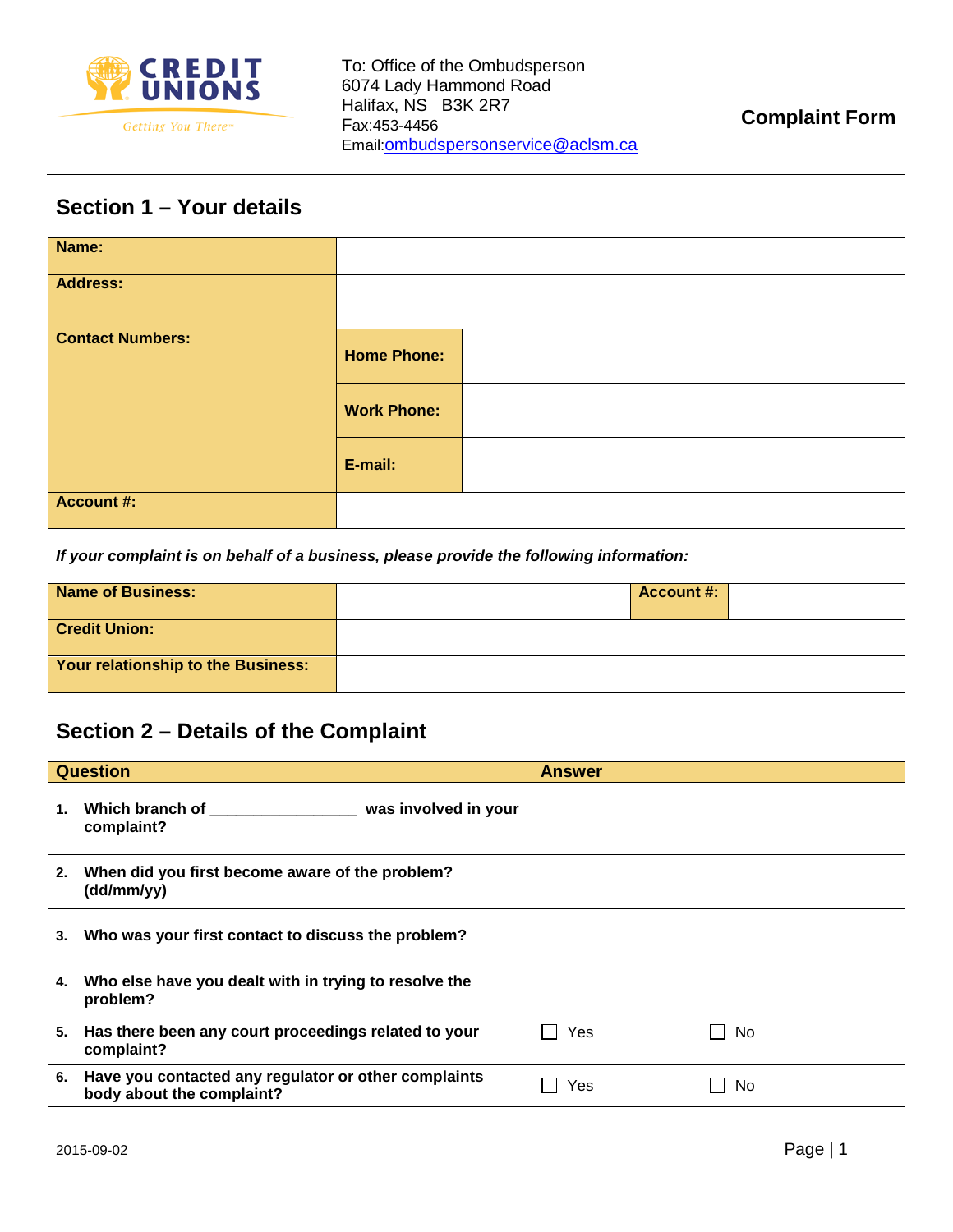

| If you answered "yes" to question 5 or 6, please provide details here:<br>7.                               |  |  |  |  |
|------------------------------------------------------------------------------------------------------------|--|--|--|--|
|                                                                                                            |  |  |  |  |
|                                                                                                            |  |  |  |  |
|                                                                                                            |  |  |  |  |
|                                                                                                            |  |  |  |  |
|                                                                                                            |  |  |  |  |
|                                                                                                            |  |  |  |  |
|                                                                                                            |  |  |  |  |
|                                                                                                            |  |  |  |  |
|                                                                                                            |  |  |  |  |
|                                                                                                            |  |  |  |  |
|                                                                                                            |  |  |  |  |
|                                                                                                            |  |  |  |  |
|                                                                                                            |  |  |  |  |
| 8. Please describe your complaint in full in the space provided below. If you need additional space please |  |  |  |  |
| attach a separate sheet. Remember to include as much detail as possible, including dates and the names of  |  |  |  |  |
| those involved. Also be sure to include the steps you have taken to resolve the complaint so far.          |  |  |  |  |
|                                                                                                            |  |  |  |  |
|                                                                                                            |  |  |  |  |
|                                                                                                            |  |  |  |  |
|                                                                                                            |  |  |  |  |
|                                                                                                            |  |  |  |  |
|                                                                                                            |  |  |  |  |
|                                                                                                            |  |  |  |  |
|                                                                                                            |  |  |  |  |
|                                                                                                            |  |  |  |  |
|                                                                                                            |  |  |  |  |
|                                                                                                            |  |  |  |  |
|                                                                                                            |  |  |  |  |
|                                                                                                            |  |  |  |  |
|                                                                                                            |  |  |  |  |
|                                                                                                            |  |  |  |  |
|                                                                                                            |  |  |  |  |
|                                                                                                            |  |  |  |  |
|                                                                                                            |  |  |  |  |
|                                                                                                            |  |  |  |  |
|                                                                                                            |  |  |  |  |
|                                                                                                            |  |  |  |  |
|                                                                                                            |  |  |  |  |
|                                                                                                            |  |  |  |  |
|                                                                                                            |  |  |  |  |
|                                                                                                            |  |  |  |  |
|                                                                                                            |  |  |  |  |
|                                                                                                            |  |  |  |  |
|                                                                                                            |  |  |  |  |
|                                                                                                            |  |  |  |  |
|                                                                                                            |  |  |  |  |